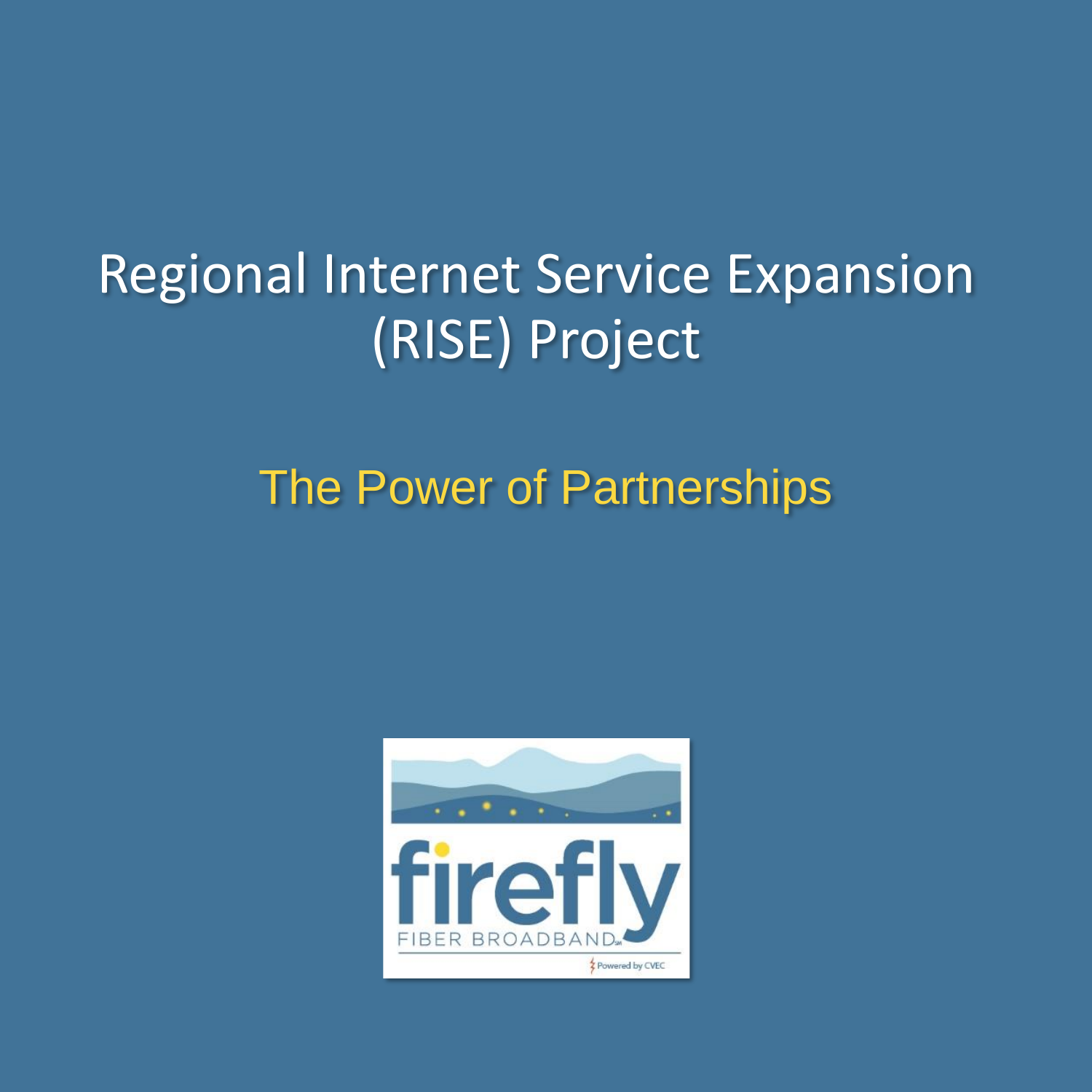Goochland County Project Partners

Firefly Fiber Broadband<sup>SM</sup> Dominion Energy Rappahannock Electric Goochland County







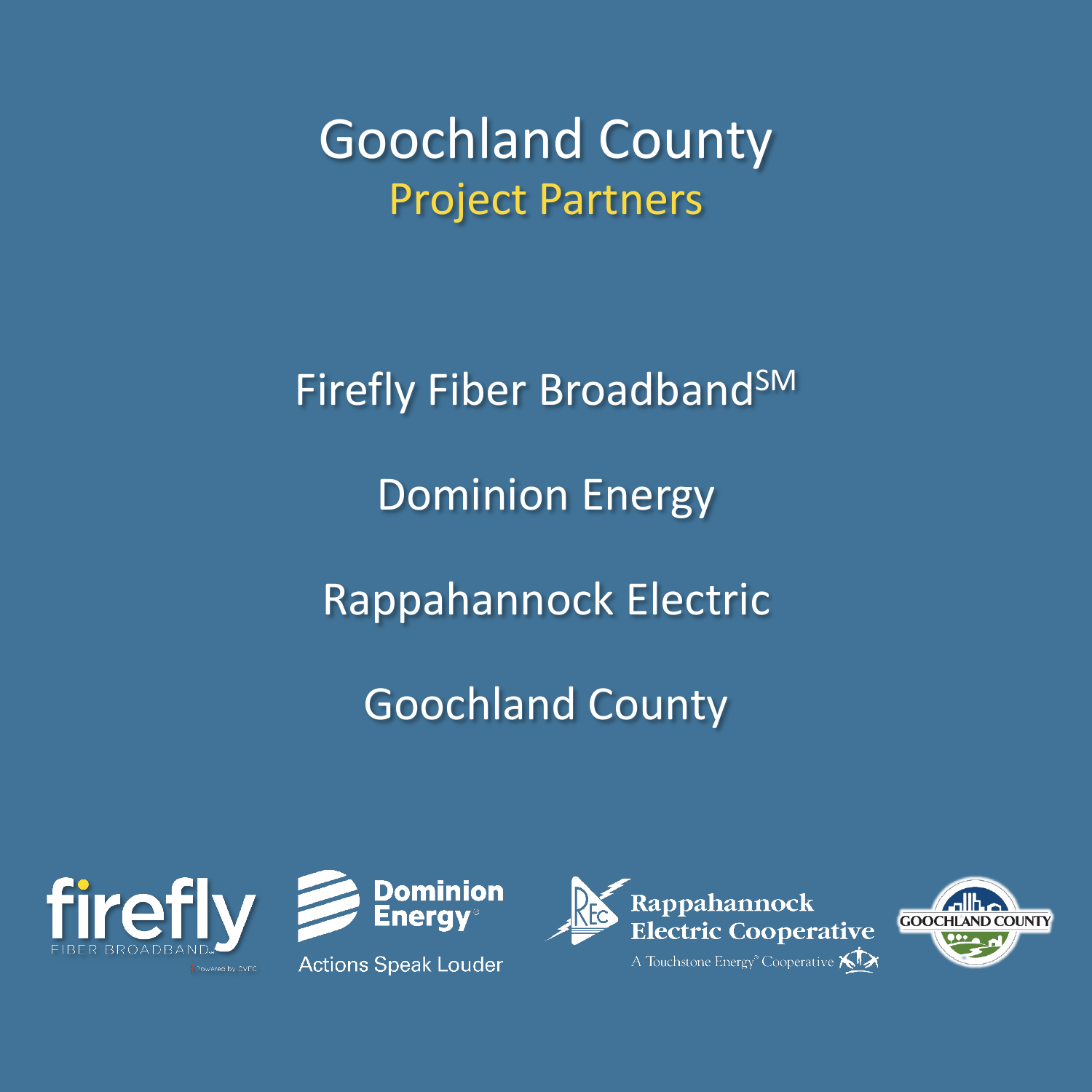# Goochland Connection and Construction Status

- Areas in Service Cartersville
- Passings –710 (includes 110 in Cartersville circuit)
- Active Accounts 50 online plus 448 registered and waiting
	- 70% take rate for registration
- Miles of fiber Approximately 91 miles (64 OH and 27 UG)
- Total investment \$3.5 million
- Firefly field data gathering will begin soon for ReConnect and VATI
	- Residents will be notified by mail prior to our crews being in the area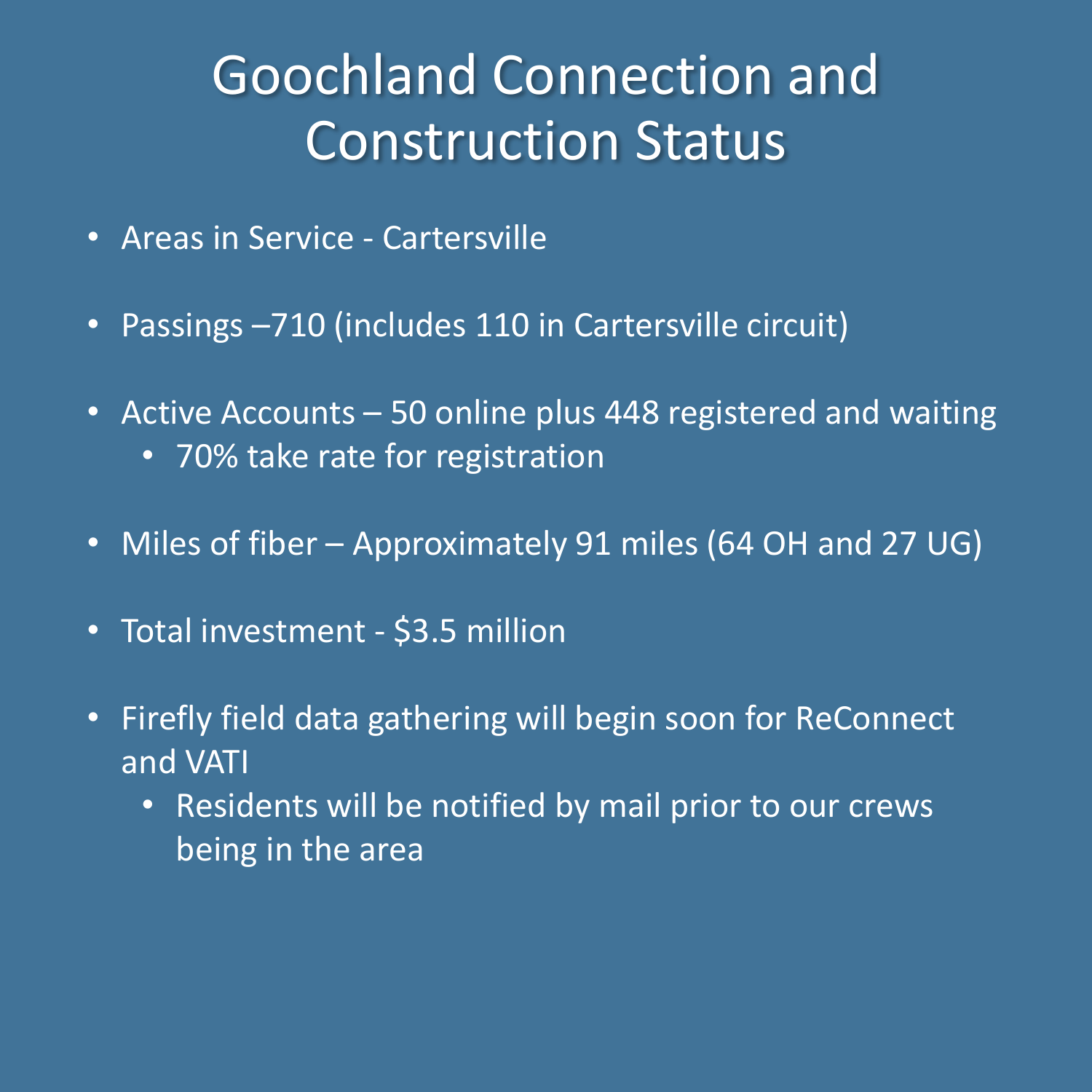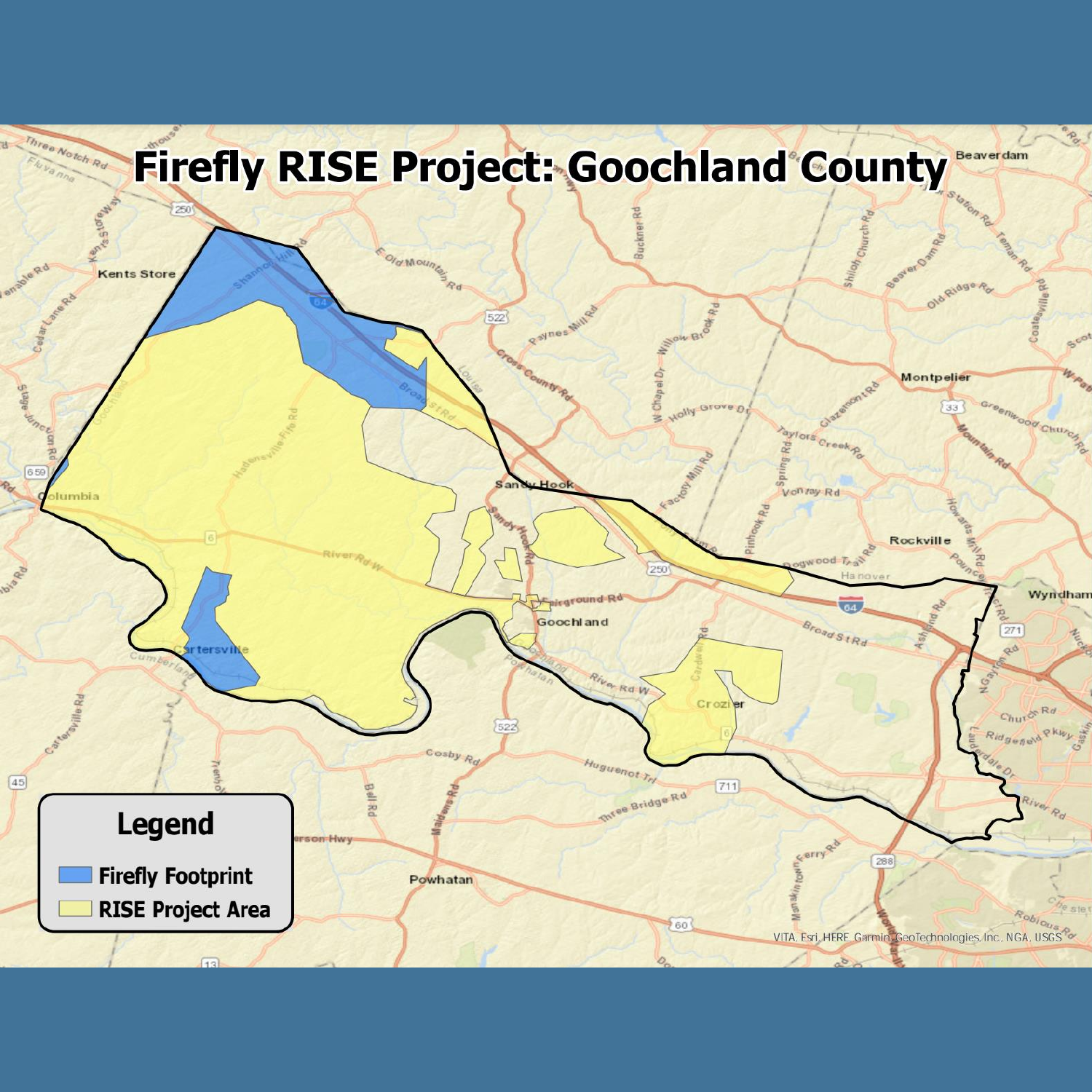# Final RISE Project Figures in Goochland

- VATI Project Total- \$27,709,235
- CAF Project Total- \$1,435,160
- Total RISE Project Total- \$29,144,395
	- ReConnect \$6 million more
- VATI Award Total for County- \$3,977,794
- Approved County VATI Match Contribution- \$3,025,400
	- County also contributed \$200,000 to ReConnect
- Total passings within RISE and CVEC- 3,538
- Passings in ReConnect 825
- Total Miles of Fiber 320 miles in all projects
- VATI Award Total \$79,027,930

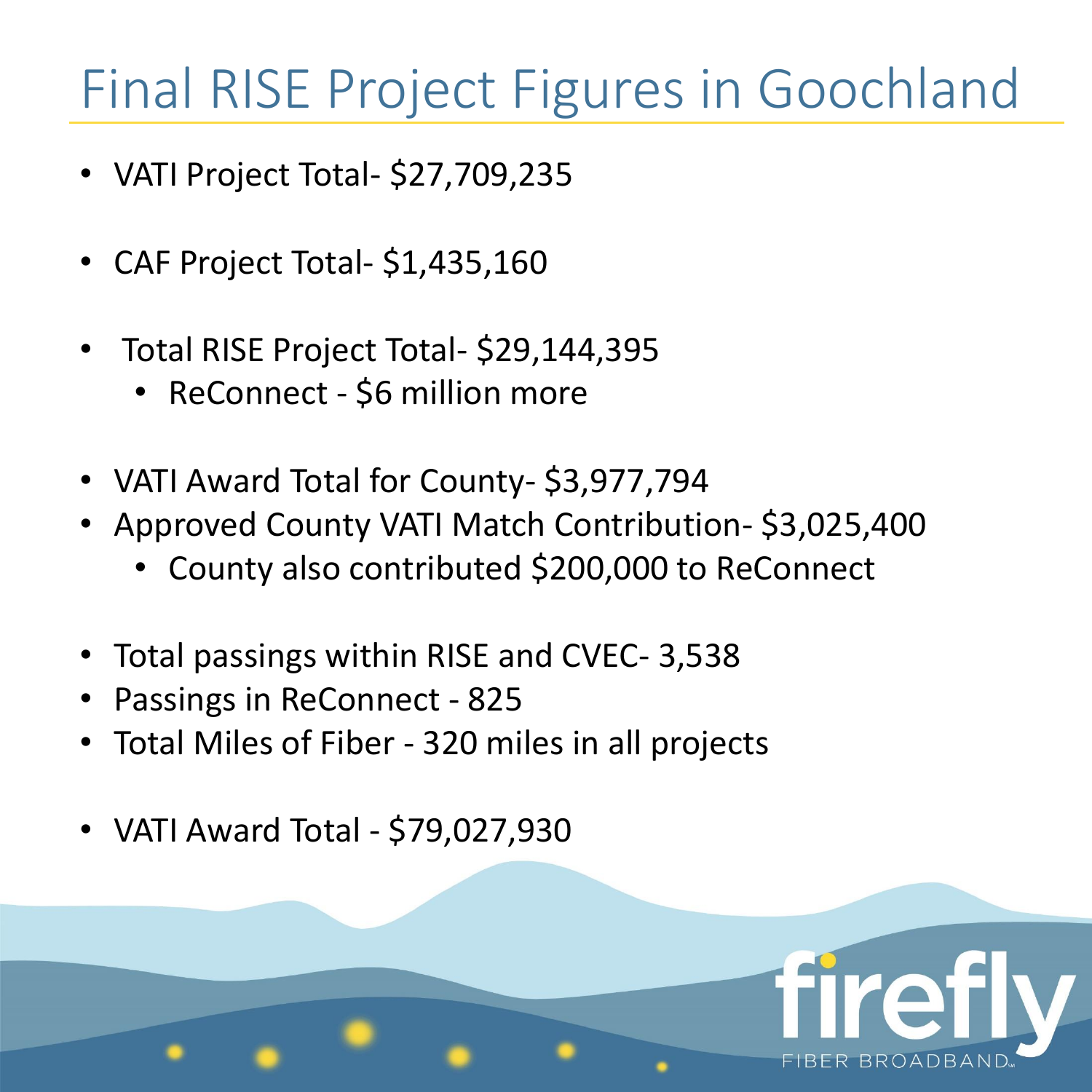#### Areas Under Construction or Announced to Start

- 1. Shannon Hill is under construction and splicing has started. Drop placement will start soon and connections will start by end of Spring 2022.
- 2. Mt. Hope Rappahannock Electric Cooperative (REC) has started the data collection and make ready construction
	- Hadensville Farm Ln
	- Pony Farm Rd
- 3. Reconnect II Environment review is pending state approval
- 4. Dominion Energy (DE) middle mile routes are being reviewed and DE has started field verification and ride outs

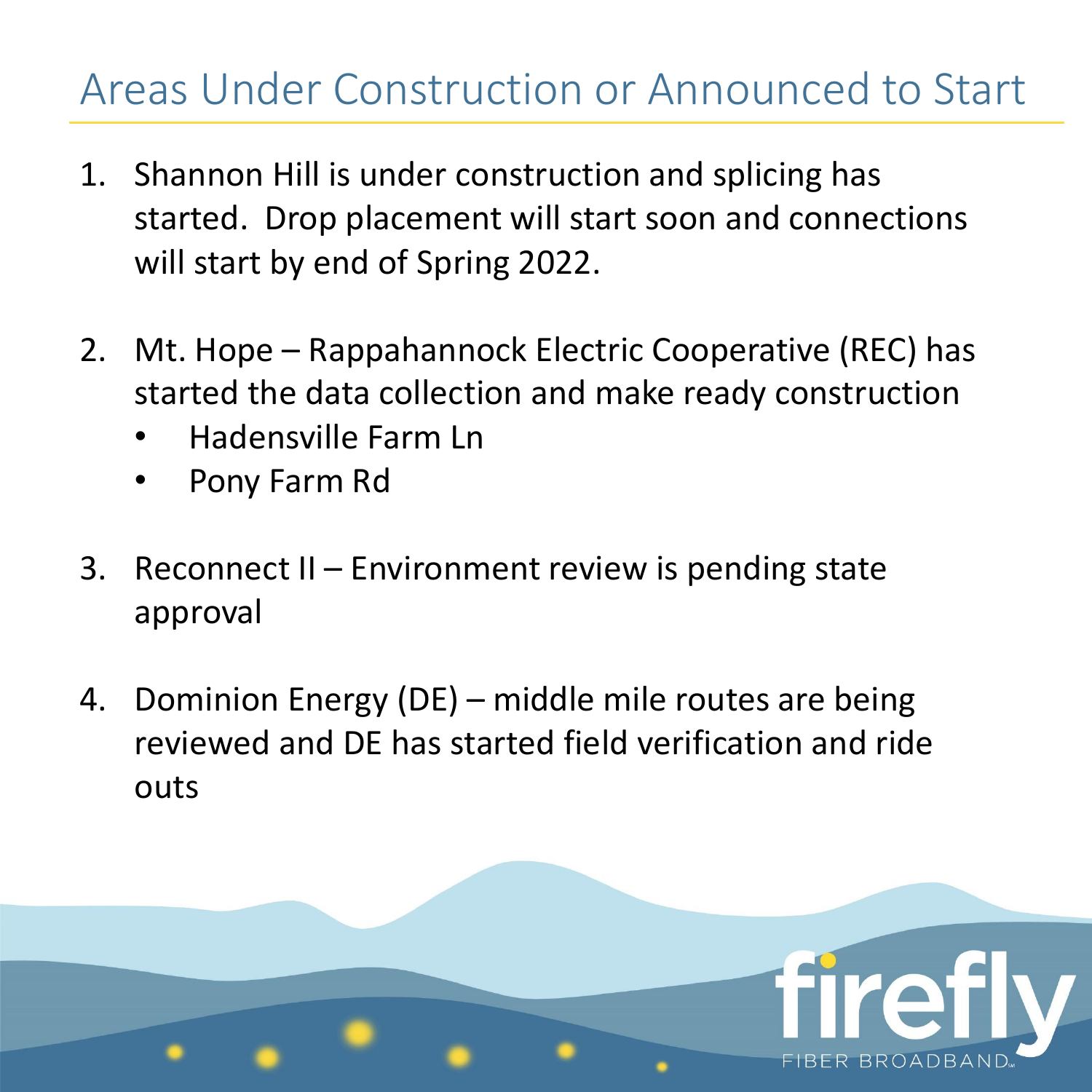### Steps of Fiber Construction and Timeline

- Generally, assume six months from start of construction until first in home connections. Will continue to work until all who would like service are connected.
- Each area requires several steps before connections can be made:
	- Data collection (Firefly NTS)
	- Design (Firefly Conexon)
	- Make ready engineering
	- Make ready construction
	- Fiber construction (Firefly S&N)
	- Splicing (Firefly S&N)
	- Service extensions to homes (Firefly S&N)
	- Final connection (Firefly)

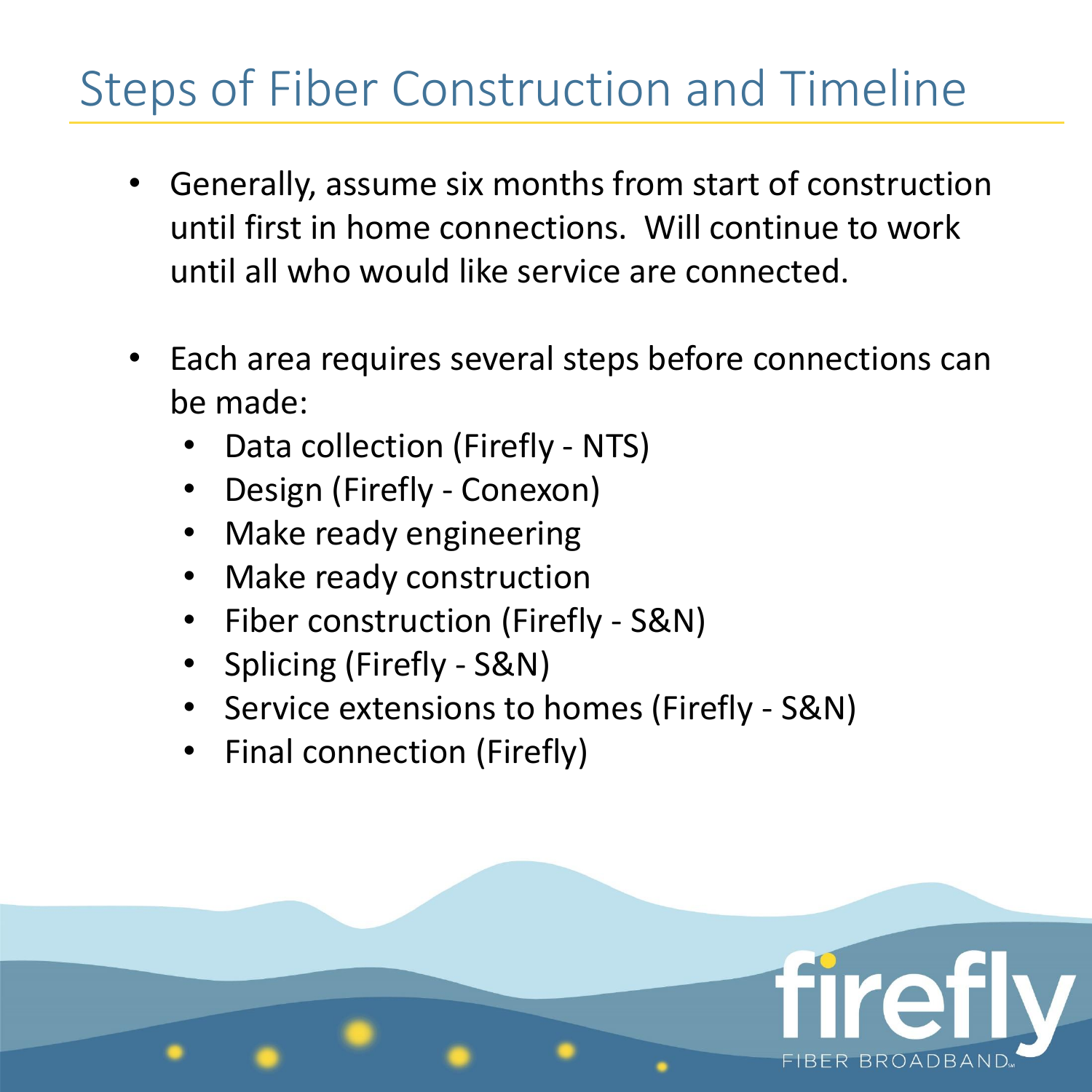# **Committed to Affordable Service**

#### **Residential Services**

| Firefly Light   100 Mbps    | \$49.99 |
|-----------------------------|---------|
| Firefly Flash   1 Gbps      | \$79.99 |
| <b>Whole Home WiFi</b>      | \$5.99  |
| <b>Firefly Phone*</b>       | \$29.99 |
| *Includes \$5 discount with |         |
| Flash or Light Services     |         |

#### The Firefly Difference

Whole Home WiFi: Support when you need it most

Lightning Fast: Up to 1 Gbps symmetrical upload and download speeds

Free WiFi Equipment: Get the most out of your speed with the latest technology

Fair Pricing: No hidden equipment costs or price increases after sign-up and no contract

Honest Service: No usage or data caps

Reliable Network: No slowdowns due to weather or too many users online

> **FIREFLYVA.COM** 83FIREFLY1 (833-473-3591)





**Z** Powered by CVEC